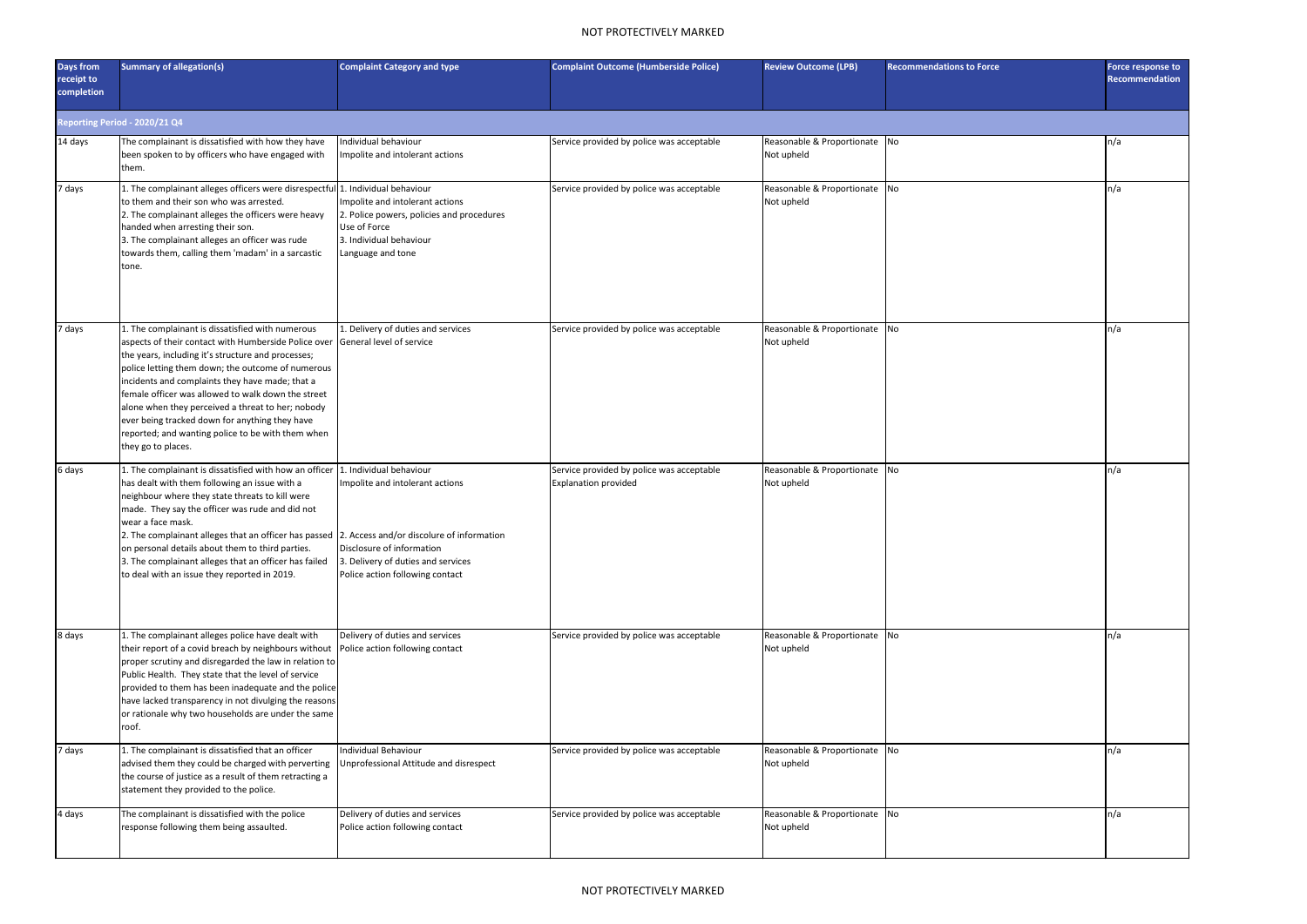## NOT PROTECTIVELY MARKED

| 16 days | The complainant is dissatisfied the police have failed<br>to record their harrassment                                                                                                                                                                                                                                                                                                                                                                                                                                                                                                                                                                                                                                                                     | Police powers, policies and procedures<br>Decisions                                                                                                                                                                                                                                               | Service provided by police was acceptable | Reasonable & Proportionate No<br>Not upheld  |                                                                                                                                                                                                                                                                                                                                                                                                                                                                                                                                                                                                                                                                                                                                                                                                                                                                                                                                                                                                             | n/a      |
|---------|-----------------------------------------------------------------------------------------------------------------------------------------------------------------------------------------------------------------------------------------------------------------------------------------------------------------------------------------------------------------------------------------------------------------------------------------------------------------------------------------------------------------------------------------------------------------------------------------------------------------------------------------------------------------------------------------------------------------------------------------------------------|---------------------------------------------------------------------------------------------------------------------------------------------------------------------------------------------------------------------------------------------------------------------------------------------------|-------------------------------------------|----------------------------------------------|-------------------------------------------------------------------------------------------------------------------------------------------------------------------------------------------------------------------------------------------------------------------------------------------------------------------------------------------------------------------------------------------------------------------------------------------------------------------------------------------------------------------------------------------------------------------------------------------------------------------------------------------------------------------------------------------------------------------------------------------------------------------------------------------------------------------------------------------------------------------------------------------------------------------------------------------------------------------------------------------------------------|----------|
| 8 days  | The complainant is dissatisfied with how<br>Humberside Police have dealt with a sexual offence<br>which they reported in 2008, including why this never<br>went to charge.<br>2. The complainant is dissatisfied with the<br>conclusions made by a Humberside Police employee<br>who took a statement from them over a two day<br>period in 2008.                                                                                                                                                                                                                                                                                                                                                                                                         | 1. Delivery of duties and services<br>General level of service<br>2. Delivery of duties and services<br>General level of service                                                                                                                                                                  | Service provided by police was acceptable | Reasonable & Proportionate No<br>Not upheld  |                                                                                                                                                                                                                                                                                                                                                                                                                                                                                                                                                                                                                                                                                                                                                                                                                                                                                                                                                                                                             | n/a      |
| 8 days  | The complainant is dissatisfied that police keep<br>attending their address after their ex-partner makes<br>allegations against them.                                                                                                                                                                                                                                                                                                                                                                                                                                                                                                                                                                                                                     | Delivery of duties and services<br>Police action following contact                                                                                                                                                                                                                                | Service provided by police was acceptable | Reasonable & Proportionate No<br>Not upheld  |                                                                                                                                                                                                                                                                                                                                                                                                                                                                                                                                                                                                                                                                                                                                                                                                                                                                                                                                                                                                             | n/a      |
| 8 days  | The complainant alleges that police made a mistake<br>sending their letters to a different address. The<br>complainant didn't receive the letters and ended up<br>with points on their licence, a fine and was<br>suspended from work, all due to the police's mistake.                                                                                                                                                                                                                                                                                                                                                                                                                                                                                   | Delivery of duties and services<br>Information                                                                                                                                                                                                                                                    | Service provided by police was accetpable | Not R&P<br>Upheld                            | That Humberside Police consider writing to xxxxx and Accepted<br>explain the exact situation and clarify if the conviction<br>can be re-visited, whether or not a mistake was made<br>with his address by the police.                                                                                                                                                                                                                                                                                                                                                                                                                                                                                                                                                                                                                                                                                                                                                                                       |          |
| 22 days | . The complainant alleges that the officer who<br>attended a report of an illegal hunt did not<br>understand the law in relation to the Hunting Act.<br>2. The complainant alleges that the officers who<br>attended a report of an illegal hunt conducted a<br>biased investigation by taking the word of the hunt<br>participants over their word.<br>3. The complainant alleges that an officer who<br>attended a report of an illegal hunt took down their<br>face covering when speaking to them, and they allege<br>that she spoke in a stand-offish manner.<br>4. The complainant alleges that officers who<br>attended a report of an illegal hunt did not act when<br>they pointed out that the hunt participants were not<br>social distancing. | . Delivery of duties and services<br>Police action following contact<br>2. Delivery of duties and services<br>Lack of fairness and impartiality<br>3. Delivery of duties and services<br>Impolite and intolerant actions<br>4. Delivery of duties and services<br>Police action following contact | Service provided by police was acceptable | Not R&P<br>Upheld                            | That Humberside Police consider:<br>a) Defining the actions of PC's xxxxx and xxxxx as<br>Practice Requiring Improvement (PRI) and refer it to<br>be dealt with by Reflective Practice Review Process<br>(RPRP).<br>b) Defining Inspector xxxxx's complaint handling and<br>assessment of his officers actions also as PRI and<br>appropriate for RPRP.<br>c) Providing the complainant with a meaningful<br>apology for the service provided by PC's xxxxx and<br>xxxxx not being acceptable, and also for the failings in<br>Inspector xxxxx's complaint handling.<br>d) Commissioning a piece of work by a member of<br>Humberside Police staff, to seek engagement will all<br>parties in this incident to bring greater cooperation<br>and understanding, allowing them to follow their<br>varying lawful pursuits. This would also have the<br>positive impact of bringing transparency to the<br>policing and reduce the need for untrained police<br>resources to be deployed on a recurring basis. | Accepted |
| 2 days  | The complainant alleges that they called the police to Delivery of duties and services<br>an ongoing domestic incident, but when the police<br>attended their house first about the noise reported<br>from there, the police said they would also visit next<br>door but they went direct to the police car and left.                                                                                                                                                                                                                                                                                                                                                                                                                                     | Police action following contact                                                                                                                                                                                                                                                                   | Service provided by police was acceptable | Reasonable & Proportionate N/A<br>Not upheld |                                                                                                                                                                                                                                                                                                                                                                                                                                                                                                                                                                                                                                                                                                                                                                                                                                                                                                                                                                                                             | N/A      |